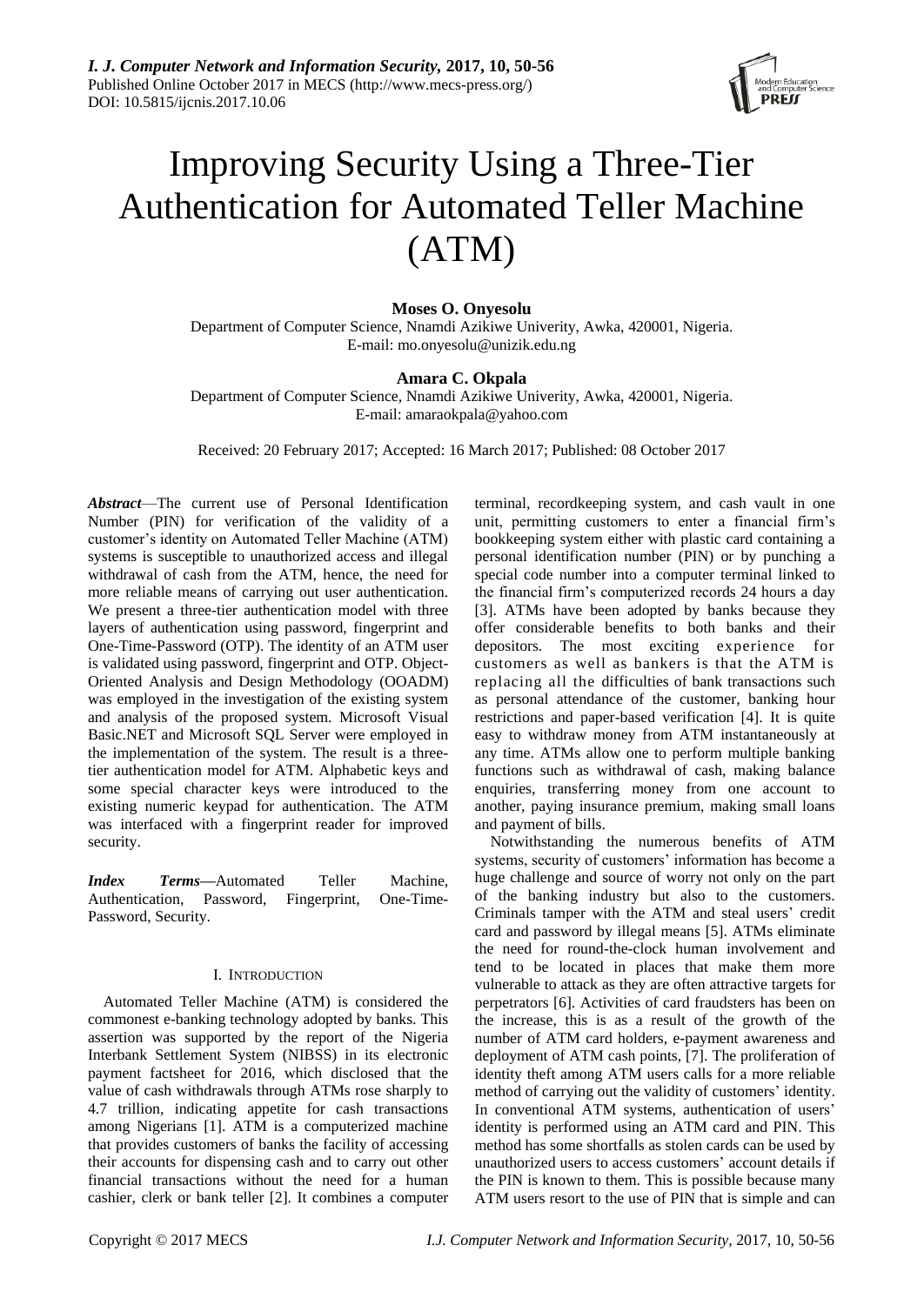be remembered easily such as birthdays and social security numbers.

However, the introduction of three-tier authentication model to ATM system will in no small measure provide solution to the problem of identity theft which has bedeviled the conventional ATM. The use of password in place of PIN, biometrics identifier (fingerprint) and OTP to verify the validity of customers' identity at three different layers of authentication will provide a robust security. Biometric identifier is a biological authentication based on some physical characteristics of the human body [8]. Authentication with biometric is reliable and always available. This is because it cannot be lost, stolen, forgotten or forged. An OTP is a passcode that is valid for only one login session or one single transaction. It expires once it is used [9]. The most important advantage addressed by OTP is that it is not vulnerable to replay attack in contrast to static password. The use of three-tier authentication model will undoubtedly improve ATM security by eliminating the rate of card fraud, currency fraud and identity theft thereby restoring the confidence of customers on the use of ATM systems.

## II. RELATED WORKS

Patil, Chandrekar, Chavan and Chaudhri [10] proposed an ATM system built on the technology of embedded system. It uses an 8-bit AT Mega 16 microcontroller developed by Microchip technology and the original verifying method (the use of PIN) to authenticate users. Reference [10] aimed at improving ATM security through the use of biometrics technology (fingerprint). This ATM system is related to the model presented (three-tier authentication model) in the use of biometric authentication. However, the system by [10] employed PIN authentication as a second factor authentication. The use of PIN is susceptible to replay attack and illegal access to customers' credentials. If a false acceptance rate error occurs with the fingerprint device, a criminal with the correct PIN of an account holder can easily access the customer's account illegally.

Jaynthi and Sarala [11] developed an ATM system that uses PIN for user authentication. The system sends an approval SMS alert to the corresponding mobile phone number of an account holder upon a successful authentication. An acceptance message received from the account holder grants access to the user else access is denied. Simultaneously, the image of the person who made the transaction is sent to the e-mail account of the bank and that of the account holder. If any misuse of card or ATM hijack occurs, the system automatically alerts both the bank manager and the police by switching on a buzzer. The system achieves this through the use of GSM technology and Internet communication network.

Iwasokun and Akinyokun [12] developed a fingerprintbased authentication framework for ATM. This ATM system is based on fingerprint authentication, eliminating the use of PIN and ATM card for authentication. The Internet serves as the operational environment and platform for the system. The thumbprint database of customers is available on the Internet. User verification involves enrollment, enhancement, feature extraction and matching. This work is related to the current study in the use fingerprint authentication. However, it has some defects such as the use of PIN as a means of authentication. The use of PIN is considered to be unreliable, in that if false acceptance rate occurs, the security of the system will be greatly compromised. Again, hosting sensitive information as customers' fingerprint database on the Internet could be risky as well since cybercrime has been prevalent in recent times.

Shimal and Jhunu [13] presented an enhanced ATM security system using two-level authentication where PIN and OTP were both used for user authentication. This second level authentication (the use of OTP) was employed if a customer wishes to exceed a specified withdrawal limit otherwise the customer is authenticated using only PIN. This ATM system operates in two modes. The first mode operates like the traditional ATM system when a customer-specified withdrawal limit is yet to be attained. The second mode is an enhancement on the traditional ATM system. It is only used when a customer wishes to exceed the withdrawal limit.

Malviya [14] developed an ATM authentication model which uses face recognition technique to authenticate users for improved security. The ATM system consists of embedded camera that recognizes the face standing about 2 feet far in front of the system and performs matches against the facial database. The findings of Mwaikali [15] identified insecurity as one of the major challenges facing ATM users in Tanzania.

# III. THE PROPOSED THREE-TIER ATM AUTHENTICATION **MODEL**

We developed and implemented a an ATM model using three-tier authentications adopting the Object-Oriented Analysis and Design Method (OOADM). The investigative phase of the OOADM was deployed as the paradigm for systematic study in order to obtain information on the current trends in the research area of ATM. The information obtained necessitated the definition of a high-level model (Fig. 1). Universal model language (UML) diagrams were also used to represent processes within system. The implementation of the three-tier authentication model for ATM was achieved using a combination of windows operating system, Microsoft Visual Basic.NET and Microsoft SQL Server.

The system uses three different layers of authentication to validate ATM users' identity to foster improved security. The three authentication mechanisms used are: password, biometric identifier (fingerprint) and OTP. The system is made up of alphabetic keys, numeric keys and some special character keys for authentication (Fig. 2). The ATM was interfaced with a fingerprint reader for improved security. In addition, the system also has a card reader, cash dispenser, screen, fingerprint scanner, and bank database. When the system is idle, a greeting message is displayed, the keys on the keypad remain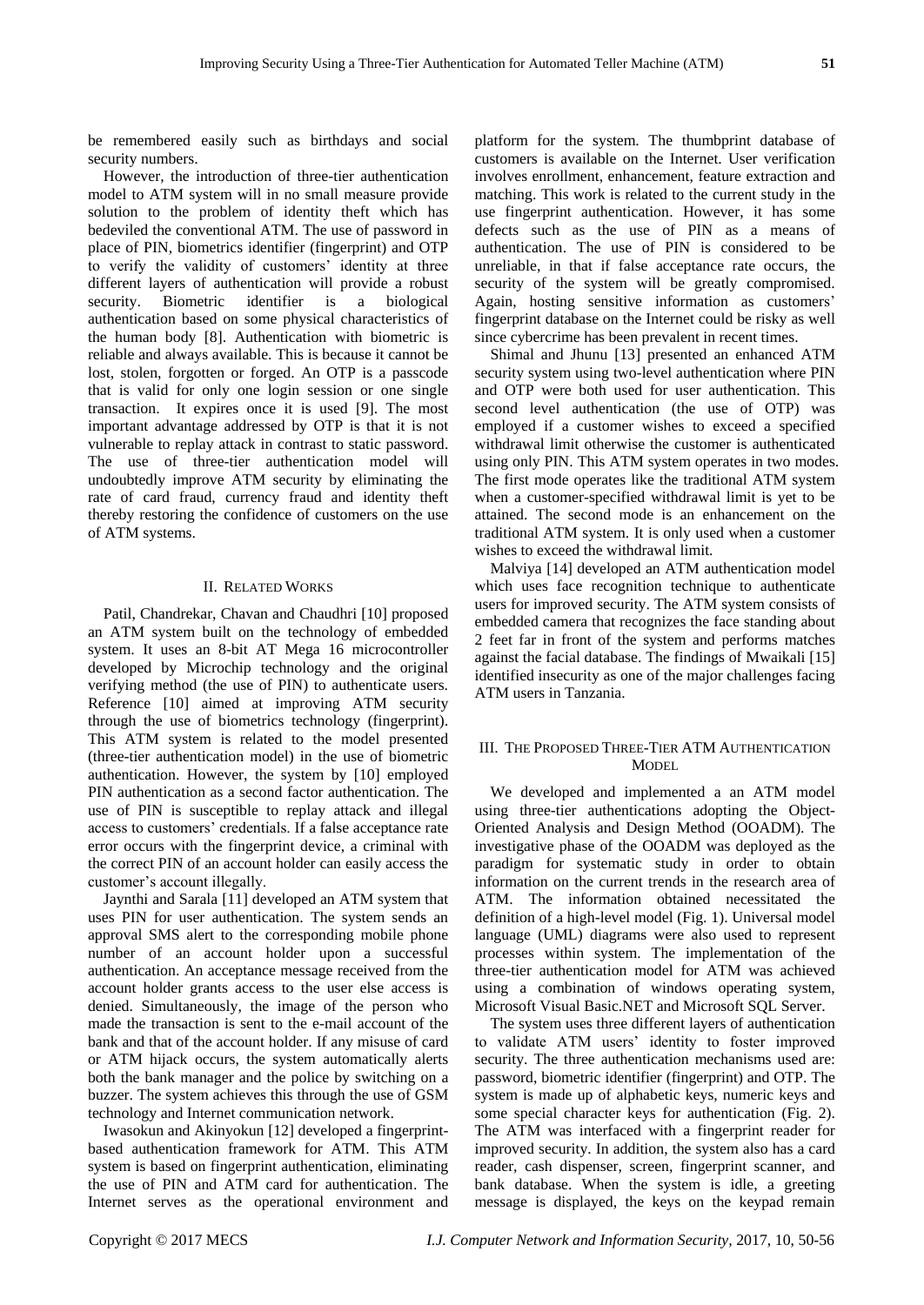inactive until a bank card has been inserted.

## *A. Customer Registration*

To perform a transaction, a customer is expected to undergo a registration process in order to obtain an ATM card. During the registration, the customer's personal detail is taken including the mobile phone number where OTP will be sent to. Fingerprint enrollment of customers is also carried out during registration and stored in the bank database together with other personal details. At the end of the registration process, the customer is issued an ATM card and a passcode which has to be changed to password of choice.



Fig.1. High Level Model of the Proposed System

# *B. User Authentication*

The system proposes character password and OTP of more than four (4) characters. In this system and for the purpose of demonstration, a six-character password and an eight-character OTP were used. At the ATM, the customer inserts an ATM card into the card reader slot, after card validation, the system prompts that password be supplied by the customer which will be displayed on a screen. This is the first level of authentication; the customer uses the keypad to input six (6) alphanumeric characters as password.



Fig.2. Alphanumeric Keypad

This is one of the distinguishing features of the proposed system. The system validates the password by comparing it with the one encoded on the card, if there is a match, the user proceeds to the second level of authentication which is the use of biometric identifier (fingerprint). A fingerprint is provided by the customer using the fingerprint scanner. The system compares the fingerprint with the one encoded on the card, if there is a match the user is provided with the final stage of authentication, which is the use of OTP. The customer is required to enter eight (8) characters OTP generated by the system and sent to the customer's mobile phone. If the OTP is correct and entered within the specified time limit, the customer is authenticated and granted access to perform the transaction of choice which could be withdrawal, change of password, balance inquiry or transfer of fund. The transaction goes through a network and connects to customer's' account in the bank's database. The cash dispenser provides cash to the customer in the case of withdrawal transaction, if the customer wishes to perform no other transaction, a transaction receipt is printed and card ejected.

# *C. Modeling the Functions of the Proposed System*

Use case modeling was used to model the functions of the system in terms of business events, who initiated the events, and how the system responds to the events. The use case models of the proposed system are shown in Fig. 3a. and Fig. 3b.

# *D. Justifcation of the Proposed Three-Tier Authentication Model*

1. The system provides strong security with the use of biometric identifier and alphanumeric characters for password. This password becomes very difficult if not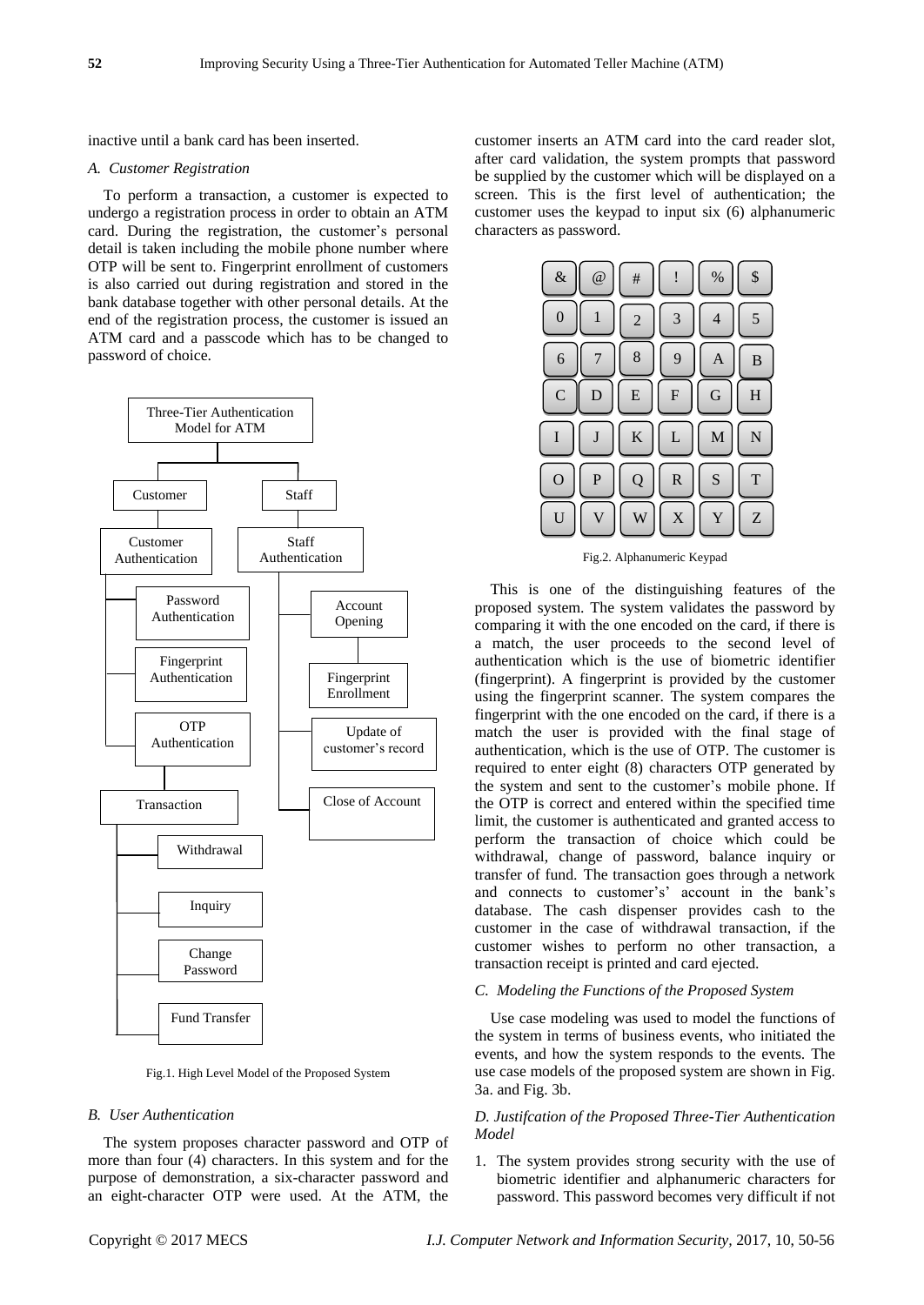impossible to be guessed correctly by fraudsters

- 2. ATM card theft will be reduced since a person's biometric is not transferrable. This is required before a successful authentication process.
- 3. The level of security provided by the system will make it impossible for would-be perpetrators. This will discourage ATM fraud.
- 4. The problem of replay attack is completely eliminated with the use of OTP.
- 5. Customers' confidence will be restored on the use of ATM to meet their banking needs



Fig.3a. Use Case Model of Events Initiated by Customers



Fig.3b. Use Case Model of Events Initiated by Bank Personnel

# IV. DESIGN OF THE THREE-TIER AUTHENTICATION **MODEL**

Three-Tier Authentication Model seeks to design an ATM system with three layers of authentications – the use of password, fingerprint and OTP. Therefore, the system is interfaced with a fingerprint scanner for biometric authentication and it is capable of generating token as OTP. In addition, the system introduced alphabets and special characters to the existing numeric keypad of an ATM system. The design is aimed at providing robust security to the existing card-based ATM system by eliminating the problem of identity theft through the introduction of password as a substitute for PIN, and the use of fingerprint and OTP for second and third tier- authentication respectively.

# *A. High Level Model (HLM) of the System*

The HLM of the system (Fig. 1) presents the primary list of the system components from which the subsystems evolved. The proposed system is a complex one, hence, the need to break the system into subsystem for easy manageability.

#### *B. CusomerSubsystem*

The Three-Tier Authentication Model consists of the customer and staff subsystems respectively as depicted in Fig. 1. The customer subsystem enables a customer to perform transactions such as withdrawal, fund transfer, balance inquiry and change password. However, before a customer can perform any transaction, the customer must undergo authentication to avoid unauthorized access to customers' account details. The customer authentication subsystem handles the authentication process. The first level of authentication involves the use of six-character password, which is a combination of numbers, alphabets and special characters. The interface is shown in Fig. 4.



Fig.4. First-Tier of User Authentication

If there is a match with the password encoded on the customer's card, the customer is prompted with the second level of authentication which is the use of fingerprint.



Fig.5. Second-Tier of User Authentication

The customer at this level provides a live fingerprint template using the fingerprint scanner attached to the ATM system. The fingerprint interface is depicted in Fig. 5. If there is a match with the one encoded on the card an OTP will be generated automatically and sent to the customer's mobile phone. The customer will be prompted with the last level of authentication to supply the eightcharacter OTP received using the interface as shown in Fig. 6.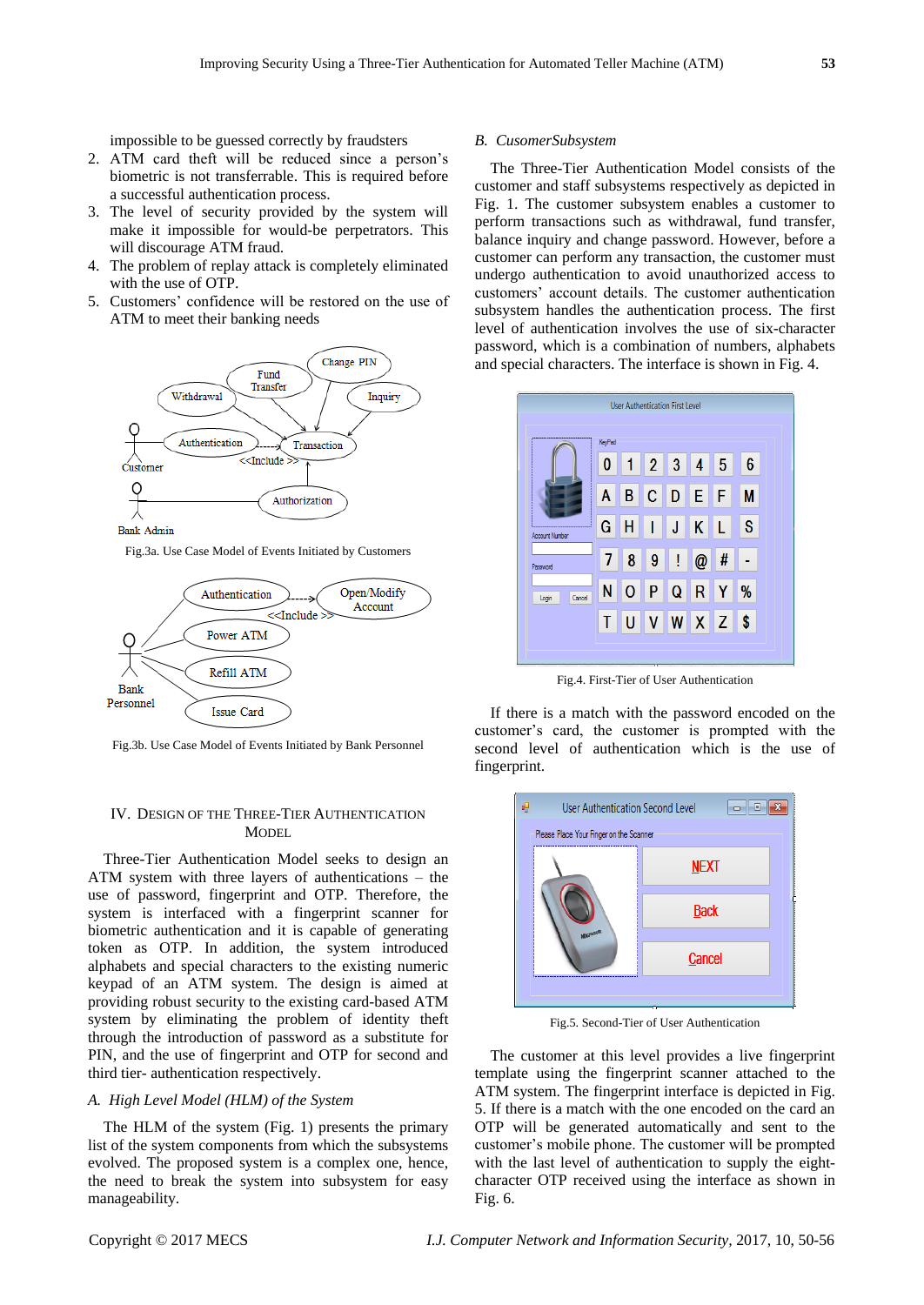

Fig.6. Third-Tier of User Authentication

If the OTP entered is correct the customer will be granted access to perform transaction of choice. However, at every level of authentication, if a customer supplies a wrong parameter (password, fingerprint template or OTP), two more attempts will be granted to the customer to provide the correct parameter else the session will be terminated and card ejected.

## *C. Staff Subsystem*

The staff subsystem enables the bank personnel to perform ATM related tasks. Bank personnel must be authenticated before having access to the system. The bank personnel authentication interface is shown in Fig. 7.

|                 |        | <b>Administrator Login</b> |                |                 |                |     |              |  |
|-----------------|--------|----------------------------|----------------|-----------------|----------------|-----|--------------|--|
|                 | KeyPad |                            |                |                 |                |     |              |  |
|                 | 0      | -1                         | $\overline{2}$ | $\overline{3}$  | $\overline{4}$ | -5  | 6            |  |
|                 | A      | B                          | $\overline{C}$ | $\vert D \vert$ | E.             | l F | M            |  |
|                 | G      | н                          | ı              | J.              | K              | L   | <sub>S</sub> |  |
| Usemame         | 7      | 8                          | -9             | I               | $\omega$       | #   |              |  |
| Password        | N      | $\Omega$                   | <b>P</b>       | $\mathbf Q$     | R              |     | %            |  |
| Cancel<br>Login | Т      | п                          | v              | W               | $X$ $Z$        |     | ∣\$          |  |
|                 |        |                            |                |                 |                |     |              |  |

Fig.7. Bank Personnel Authentication

The bank personnel are saddled with the responsibility of opening a new account for customers, registering customers for ATM usage and issuance of ATM cards. Customers' details collated by the bank personnel are stored in the bank's database. Account opening interface is shown in Fig. 8.

## *D. Transaction Subsystem*

The transaction subsystem handles different transactions that can be performed by a customer. The interface is shown in Fig. 9. If a withdrawal transaction is selected, the user will be asked to specify the amount to be withdrawn. If the account contains sufficient fund, the fund will be dispensed to the user through the cash dispenser.



Fig.8. Account Opening Interface

In the case of balance inquiry, the user will be asked to specify the account whose balance is requested, the balance will be displayed on the screen. In fund transfer transaction, the user will be asked to specify the account and bank in which the fund is to be transferred to and the amount to transfer. For change of password transaction, the user specifies the old password, the new password and confirms the new one for change to be effected.



Fig.9. Transaction Module

# *E. Database*

The database development tool used in the study is Microsoft SQL Server. It is a software product with the primary function of storing and retrieving data. The system proposed contains tables in the database, relationship among tables were created because a database consisting of independent and unrelated tables serves little purpose, this can lead to data redundancy and update inconsistency. The database used by the proposed ATM system stores customers account details.

## *F. Algorithm*

Insert ATM card DO WHILE count <= 3 PRINT 'Enter Account number' PRINT 'Enter Password' IF Password = 'Password' And Account number =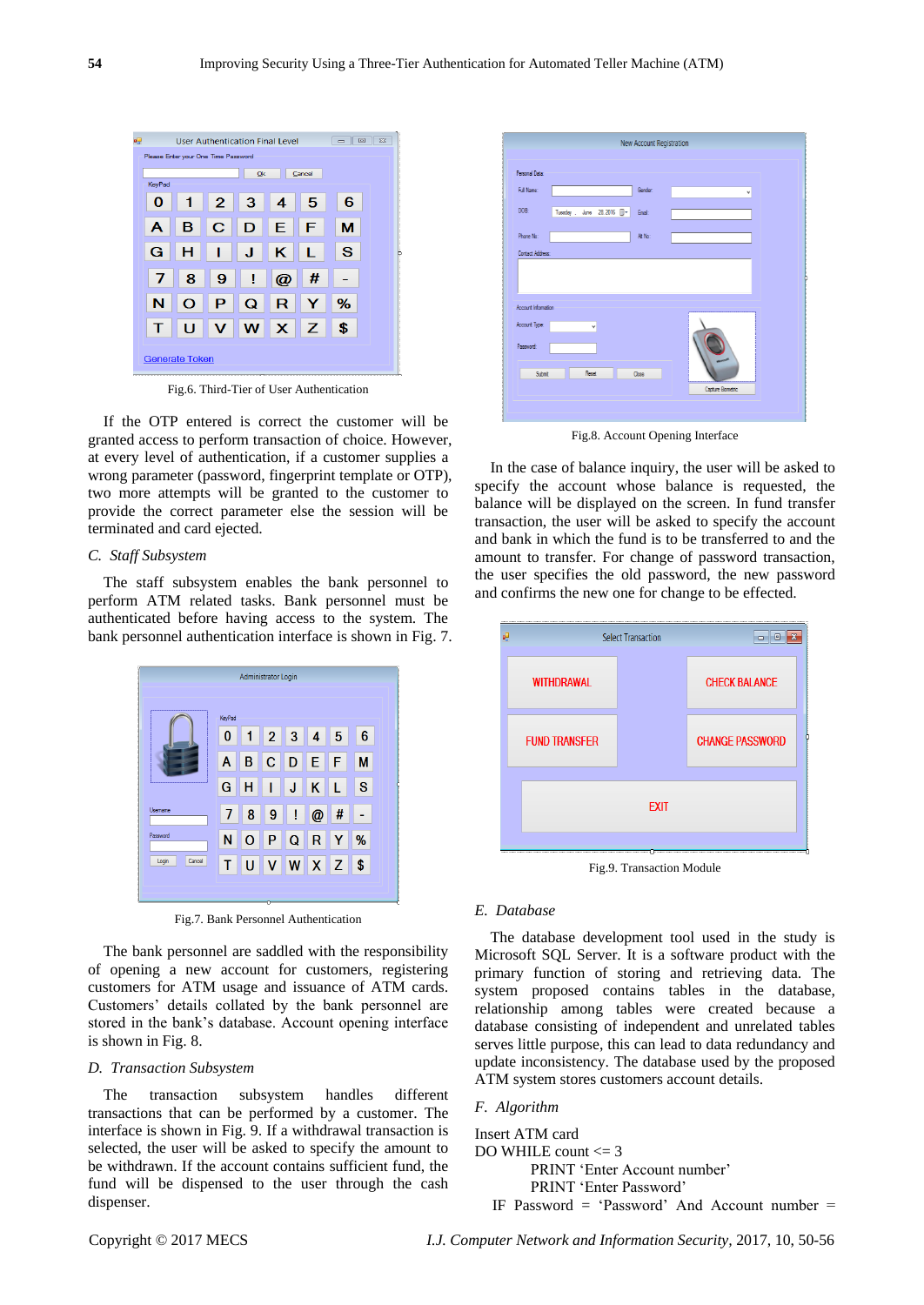'Account number' THEN PRINT 'Capture fingerprint' IF fingerprint ='fingerprinttemplate' THEN PRINT 'Enter OTP' IF OTP = 'OTP passcode' THEN GOTO 50 50 PRINT 'Select Option' REPEAT PRINT '1. Make withdrawal' PRINT '2. Make inquiry' PRINT '3. Change password' PRINT '4. Transfer fund' PRINT '5. Quit' IF Option  $= 1$  THEN PRINT 'Enter amount to withdraw' Balance = Balance – amount ELSEIF Option = 2 THEN PRINT 'Your Balance' = Balance ELSEIF Option = 3 THEN PRINT 'Enter new Password' PRINT 'Confirm Password' IF Newpassword  $=$  Confirmpassword THEN PRINT 'Password change successful' ELSEIF Option = 4 THEN PRINT 'Enter receiver's account number' PRINT 'Enter Amount' UNTIL Option  $= 5$ **STOP** 

## V. RESULTS

The result of the proposed Three-Tier Authentication Model for ATM a system with improved security, interfaced with a fingerprint scanner for biometric authentication and an ATM keypad with a modified form factor. The incorporation of alphabets and special character keys to the existing numeric keys changed the form factor of the keypad. The system is also capable of generating OTP for third-tier authentication to eliminate any possibility of replay attack. The system was evaluated alongside the existing system in terms of speed and the level of security each provides.

# *A. Security*

The existing systems employ only one means of verifying customers' identity. In the case of identity theft, where a successful guess is made on a customer's PIN by fraudsters or where customers' debit cards and PINs are stolen or forcefully taken from them, cash are withdrawn from the ATM through illegal means. This undoubtedly leads to huge financial loss to both the customer and the bank.

However, the new system provides improved security on ATM system by employing the use of three different authentication mechanisms. The essence is to cover up every loophole which could lead to identity theft. It is obvious that the three security protocols can never fail at the same time, hence, eliminating the problem of identity theft completely.

Again, to prove the level of security the new system provides, different wrong passwords, OTPs and fingerprint templates were tried on the system but access

was denied in all cases. This is an indication that the new system provided robust security and cannot be hacked by criminals whose aim is to withdraw customers' cash illegally in a short time.

#### *B. Speed*

Time taken to complete user authentication was collated for two categories of users who underwent authentication three times both in the existing system and the proposed system. The result was tabulated as shown in Table 1 and represented using a line chart in Fig. 10.

Table 1. Time Taken to Complete Authentication in both the Existing System and the Proposed System

|                | User 1  | User 2  | User 3  |
|----------------|---------|---------|---------|
| <b>Group A</b> | 15 Secs | 20 Secs | 30 Secs |
| Group B        | 40 Secs | 53 Secs | 87 Secs |

Group A in Table 1 represents the existing system while Group B represents the proposed system. Three categories of users performed experiment with both systems to determine the total time it takes each user to complete authentication process in both systems. The result is presented (Fig. 10).



Fig.10. Line Chart of the Time Taken to Complete Authentication Process in both the Existing System and the Proposed System.

Comparing the results from Table 1 and Fig. 10, it is evident that authentication process is faster with the existing system than the proposed system. It takes more time to be authenticated in the proposed system. This is as a result of three levels of authentication compared to one level of authentication in the existing system. It is important to note that security cannot be traded for speed.

#### VI. CONCLUSION

The problem of identity theft, unauthorized access to customers' account details and illegal withdrawal of cash from the ATM will be completely eliminated with the adoption of the proposed Three-Tier Authentication Model as the current use of PIN for ATM user's